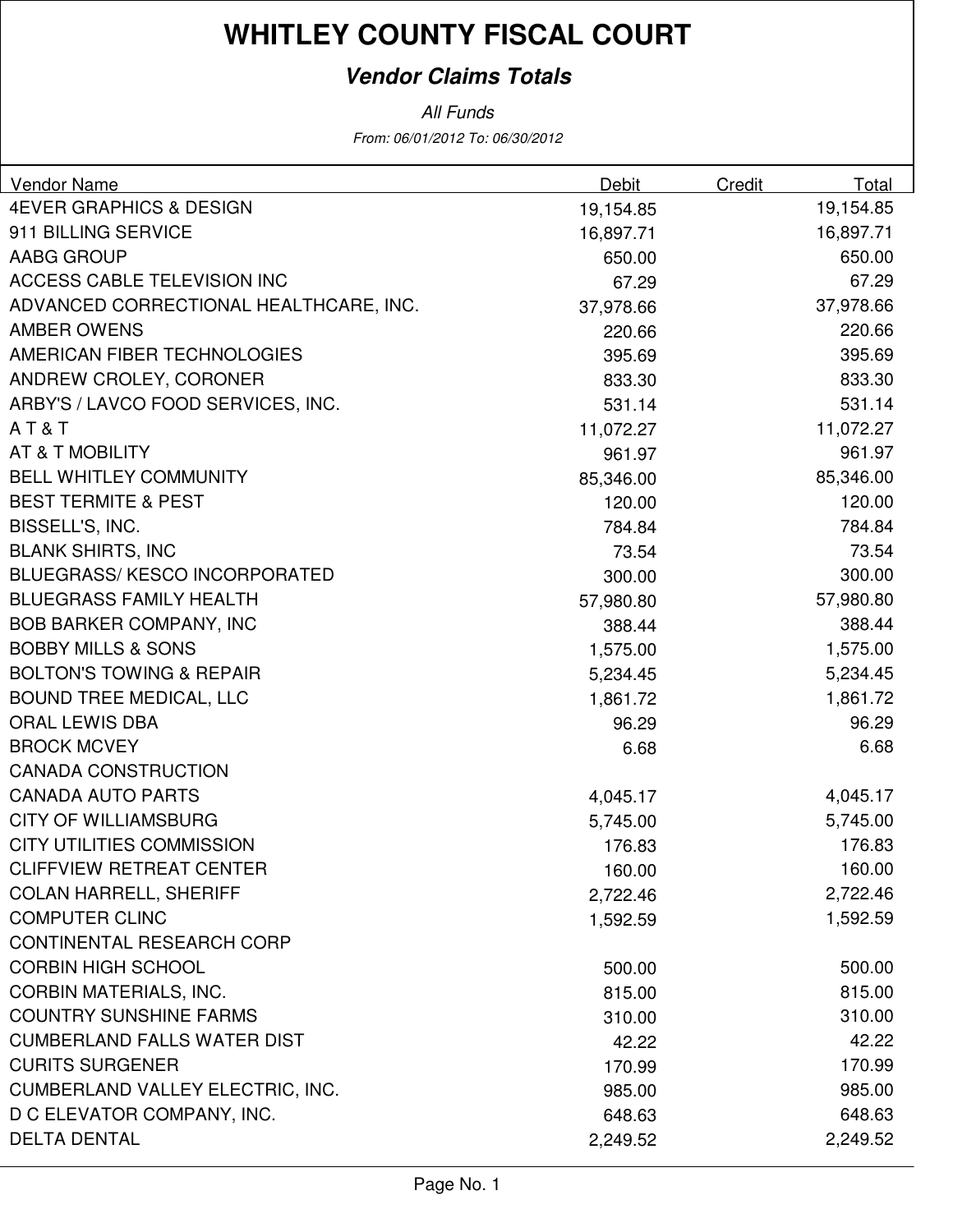## **Vendor Claims Totals**

From: 06/01/2012 To: 06/30/2012 All Funds

| <b>Vendor Name</b>                  | <b>Debit</b> | Credit | Total      |
|-------------------------------------|--------------|--------|------------|
| DELTA NATURAL GAS CO., INC.         | 2,414.54     |        | 2,414.54   |
| <b>DISH NETWORK</b>                 | 175.08       |        | 175.08     |
| <b>FAMILY DOLLAR STORE</b>          | 729.63       |        | 729.63     |
| DOMINO'S PIZZA OF WILLIAMSBURG      | 221.97       |        | 221.97     |
| <b>ELLIS SANITATION</b>             | 2,400.00     |        | 2,400.00   |
| ELLISON'S SANITARY SUPPLY CO., INC. | 641.76       |        | 641.76     |
| ELMO GREER & SONS, INC.             | 188,348.33   |        | 188,348.33 |
| EMCON HOME GUARD, INC.              | 4,930.00     |        | 4,930.00   |
| <b>EVELYN McCULLAH</b>              | 110.00       |        | 110.00     |
| <b>FAHE CONSULTING</b>              | 1,750.00     |        | 1,750.00   |
| <b>FALLS FORD</b>                   | 333.75       |        | 333.75     |
| <b>FASHION PALACE</b>               | 60.00        |        | 60.00      |
| FIRST RESPONSE OF THE BLUEGRASS     | 612.00       |        | 612.00     |
| <b>FLEETONE</b>                     | 17,689.14    |        | 17,689.14  |
| G & K SERVICES, INC                 | 1,293.96     |        | 1,293.96   |
| G & C SUPPLY CO. INC.               | 11.85        |        | 11.85      |
| <b>G &amp; E DRIVE-IN</b>           | 423.79       |        | 423.79     |
| G & S TIRE INC.                     | 102.82       |        | 102.82     |
| <b>HAAR WOOD PRODUCTS</b>           | 1,416.50     |        | 1,416.50   |
| HARP ENTERPRISES, INC.              | 20,630.07    |        | 20,630.07  |
| HINKLE CONTRACTING CORPORATION      | 17,576.42    |        | 17,576.42  |
| <b>HOLLYWOOD VIDEO</b>              | 9.46         |        | 9.46       |
| <b>HOLSTON GASES</b>                | 2,483.39     |        | 2,483.39   |
| <b>HSBC BUSINESS SOLUTIONS</b>      | 166.15       |        | 166.15     |
| <b>HUDSON MATERIALS</b>             | 1,821.07     |        | 1,821.07   |
| <b>HOMETOWN IGA #57</b>             | 784.09       |        | 784.09     |
| <b>JAMIE FUSON</b>                  | 350.90       |        | 350.90     |
| JEFFREY L. GRAY                     | 48.85        |        | 48.85      |
| <b>JOHNNY PHILPOT</b>               | 225.00       |        | 225.00     |
| JOHNNY WHEELS OF WILLIAMSBURG, INC  | 1,588.00     |        | 1,588.00   |
| <b>JOSH CRAWFORD</b>                | 4,060.00     |        | 4,060.00   |
| <b>JUDY BRIMM</b>                   | 324.39       |        | 324.39     |
| KAY SCHWARTZ, COUNTY CLERK          | 27,001.00    |        | 27,001.00  |
| <b>KCJEA</b>                        |              |        |            |
| <b>KCJEA/KMCA</b>                   | 870.00       |        | 870.00     |
| KELLWELL FOOD MANAGEMENT            | 29,860.72    |        | 29,860.72  |
| <b>KELLY HAMPTON</b>                | 223.30       |        | 223.30     |
| <b>KEN TEN ADVERTISING</b>          | 6,741.26     |        | 6,741.26   |
| KU                                  | 13,392.97    |        | 13,392.97  |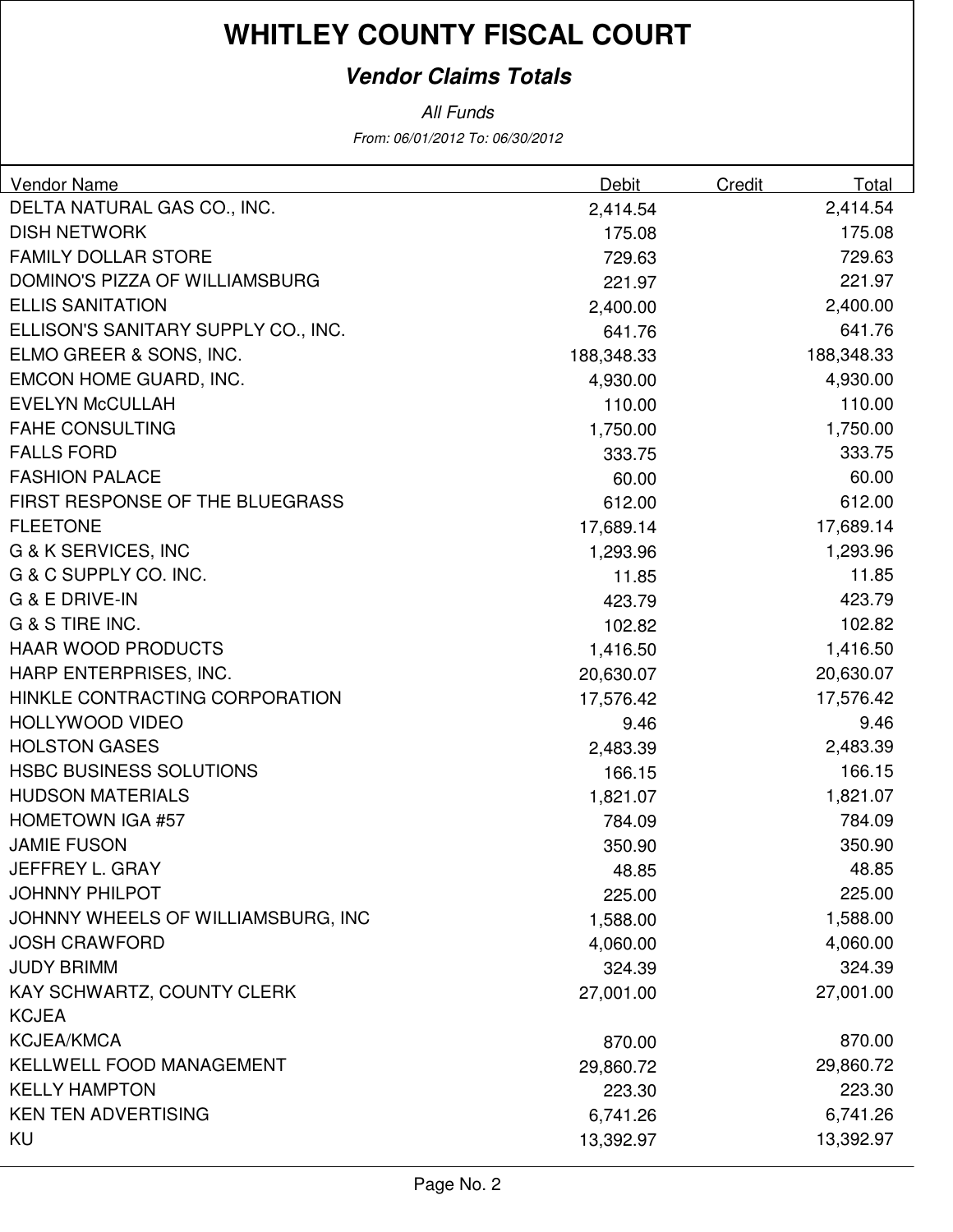## **Vendor Claims Totals**

All Funds

From: 06/01/2012 To: 06/30/2012

| <b>Vendor Name</b>               | Debit     | Credit | Total     |
|----------------------------------|-----------|--------|-----------|
| <b>KFC</b>                       | 503.65    |        | 503.65    |
| <b>KMCA</b>                      | 2,245.00  |        | 2,245.00  |
| KNOX COUNTY UTILITIES COMMISSION | 15.87     |        | 15.87     |
| KY COAL COUNTY COALITION, INC.   | 600.00    |        | 600.00    |
| <b>KENTUCKY STATE TREASURER</b>  | 116.00    |        | 116.00    |
| <b>LAUREL TERMITE CONTROL</b>    | 50.00     |        | 50.00     |
| LEIIMAC CONTRACTING LLC          | 77.00     |        | 77.00     |
| <b>LEO JONES &amp; SONS</b>      | 1,434.00  |        | 1,434.00  |
| LIDA J. POWERS                   | 600.00    |        | 600.00    |
| <b>LIGHTSQUARED LP</b>           | 78.99     |        | 78.99     |
| LITTLE CAESARS ENTERPRISES, INC. | 32.70     |        | 32.70     |
| LOWE'S                           |           |        |           |
| LOWE'S SPORTING GOODS            | 70.00     |        | 70.00     |
| <b>LYTTLE'S TELEPHONE</b>        | 665.00    |        | 665.00    |
| MAPLE CREEK CHURCH OF GOD        | 500.00    |        | 500.00    |
| <b>MARK MOTORS</b>               | 9,800.00  |        | 9,800.00  |
| <b>MINUTEMAN PRESS</b>           | 380.58    |        | 380.58    |
| <b>MORGAN TRUCK PARTS</b>        | 329.38    |        | 329.38    |
| NATIONAL SEMINARS TRAINING       | 398.00    |        | 398.00    |
| <b>NEWS JOURNAL</b>              | 1,588.20  |        | 1,588.20  |
| <b>NORVEX SUPPLY</b>             | 1,765.59  |        | 1,765.59  |
| <b>OAKGROVE VFD</b>              | 500.00    |        | 500.00    |
| PATTERSON CREEK VFD              | 200.00    |        | 200.00    |
| PATTON CHESTNUT BINDER, INC.     | 7,930.00  |        | 7,930.00  |
| PIZZA HUT                        | 64.00     |        | 64.00     |
| POFF CARTING SERVICE             | 2,142.68  |        | 2,142.68  |
| PREFERRED LAB SERVICE            | 750.00    |        | 750.00    |
| PULASKI CO DET. CTR              | 720.82    |        | 720.82    |
| <b>QUALITY CARE AUTO SERVICE</b> | 3,642.46  |        | 3,642.46  |
| <b>QUILL CORPORATION</b>         | 1,379.72  |        | 1,379.72  |
| R. C. MILLER OIL CO              | 6,737.81  |        | 6,737.81  |
| ROBBIE BROWN                     | 762.59    |        | 762.59    |
| <b>ROGER WELLS</b>               | 386.10    |        | 386.10    |
| <b>ROY SILER</b>                 | 184.80    |        | 184.80    |
| <b>SGT JOES</b>                  | 10,309.47 |        | 10,309.47 |
| SIMPLEX TIME RECORDER CO.        |           |        |           |
| SIMPLEX GRINNELL LP              | 1,790.00  |        | 1,790.00  |
| <b>SMITH'S AUTO SERVICE</b>      | 3,624.55  |        | 3,624.55  |
| SOUTHEASTERN EMERGENCY EQUIP.    | 301.26    |        | 301.26    |